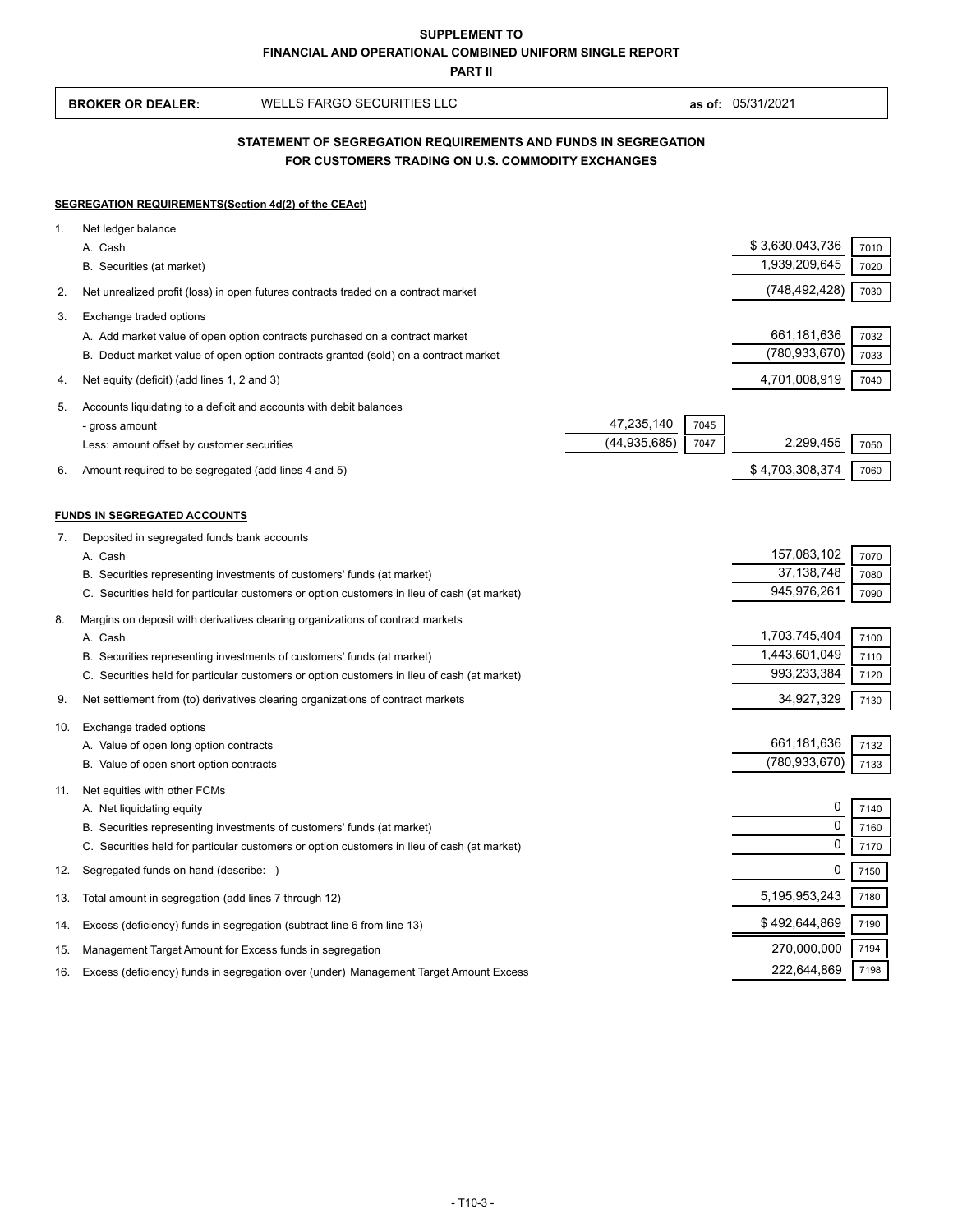| <b>BROKER OR DEALER:</b> |                                                                                                          | WELLS FARGO SECURITIES LLC                                                     |                     | as of: 05/31/2021 |  |      |  |
|--------------------------|----------------------------------------------------------------------------------------------------------|--------------------------------------------------------------------------------|---------------------|-------------------|--|------|--|
|                          | STATEMENT OF SEGREGATION REQUIREMENTS AND FUNDS IN SEGREGATION<br>FOR CUSTOMERS' DEALER OPTIONS ACCOUNTS |                                                                                |                     |                   |  |      |  |
| 1.                       |                                                                                                          | Amount required to be segregated in accordance with Commission regulation 32.6 |                     |                   |  | 7200 |  |
| 2.                       | Funds in segregated accounts<br>A. Cash<br>B. Securities (at market)<br>C. Total                         |                                                                                | \$0<br>7210<br>7220 |                   |  | 7230 |  |
| 3.                       |                                                                                                          | Excess (deficiency) funds in segregation (subtract line 1. from line 2.C.)     |                     |                   |  | 7240 |  |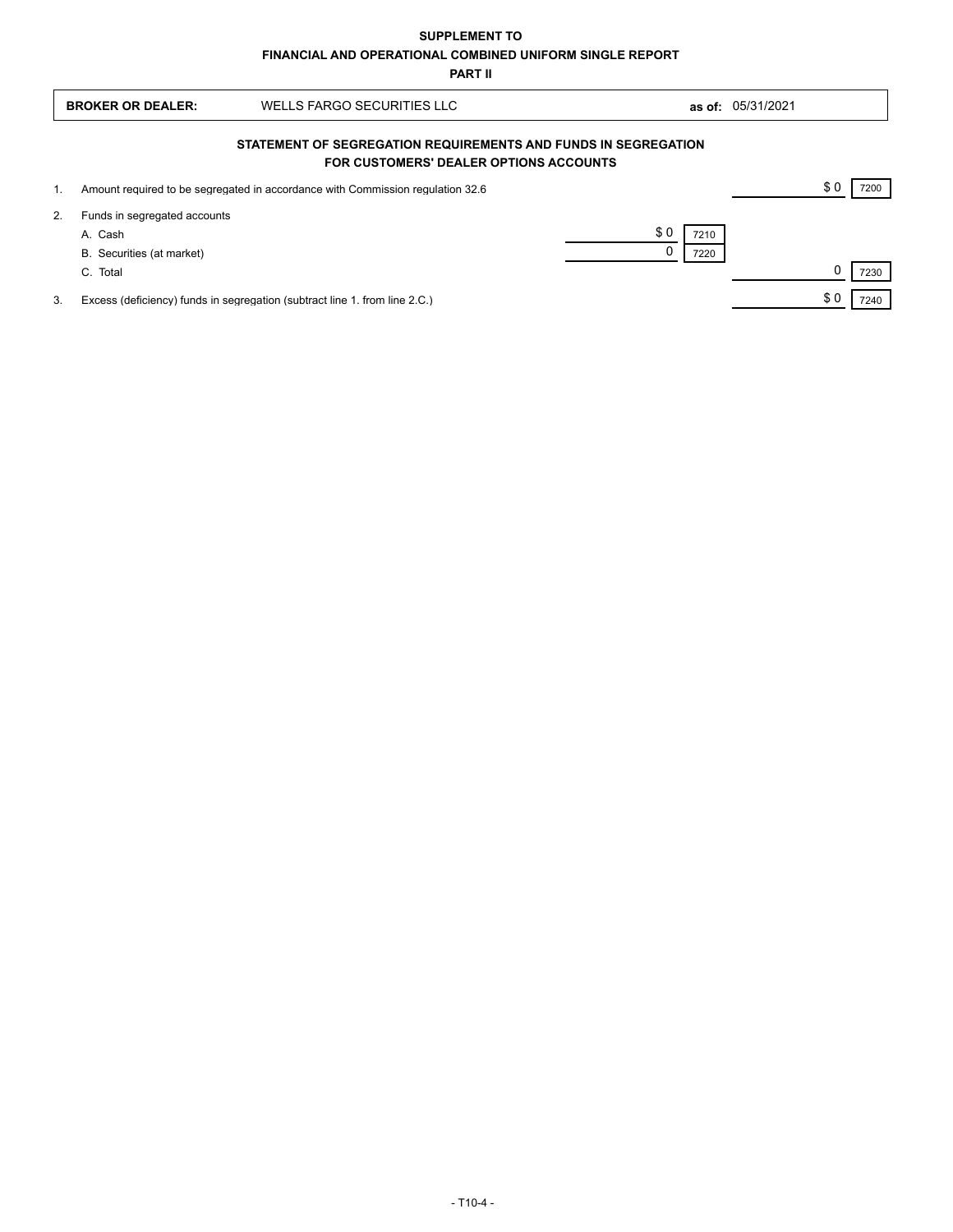| WELLS FARGO SECURITIES LLC<br><b>BROKER OR DEALER:</b><br>as of: | 05/31/2021 |
|------------------------------------------------------------------|------------|
|------------------------------------------------------------------|------------|

### **PURSUANT TO COMMISSION REGULATION 30.7 STATEMENT OF SECURED AMOUNTS AND FUNDS HELD IN SEPARATE ACCOUNTS**

#### **FOREIGN FUTURES AND FOREIGN OPTIONS SECURED AMOUNTS**

|                | Amount required to be set aside pursuant to law, rule or regulation                              |               |      |
|----------------|--------------------------------------------------------------------------------------------------|---------------|------|
|                | of a foreign government or a rule of a self-regulatory organization<br>authorized thereunder     | \$0           | 7305 |
| $\mathbf{1}$ . | Net ledger balance - Foreign Futures and Foreign Options Trading - All Customers                 |               |      |
|                | A. Cash                                                                                          | \$235,600,287 | 7315 |
|                | B. Securities (at market)                                                                        | \$225,385,441 | 7317 |
| 2.             | Net unrealized profit (loss) in open futures contracts traded on a foreign board of trade        | \$21,483,032  | 7325 |
| 3.             | Exchange traded options                                                                          |               |      |
|                | A. Market value of open option contracts purchased on a foreign board of trade                   | \$29          | 7335 |
|                | В.<br>Market value of open option contracts granted (sold) on a foreign board of trade           | \$(19, 156)   | 7337 |
| 4.             | Net equity (deficit) (add lines 1, 2, and 3)                                                     | \$482,449,633 | 7345 |
| 5.             | Accounts liquidating to a deficit and accounts with                                              |               |      |
|                | \$2,472,580<br>7351<br>debit balances - gross amount                                             |               |      |
|                | \$(2,472,091)<br>7352<br>Less: amount offset by customer owned securities                        | \$489         | 7354 |
| 6.             | Amount to be set aside as the secured amount - Net Liquidating Equity Method (add lines 4 and 5) | \$482,450,122 | 7355 |
| 7.             | Greater of amount required to be set aside pursuant to foreign jurisdiction (above) or line 6.   | \$482,450,122 | 7360 |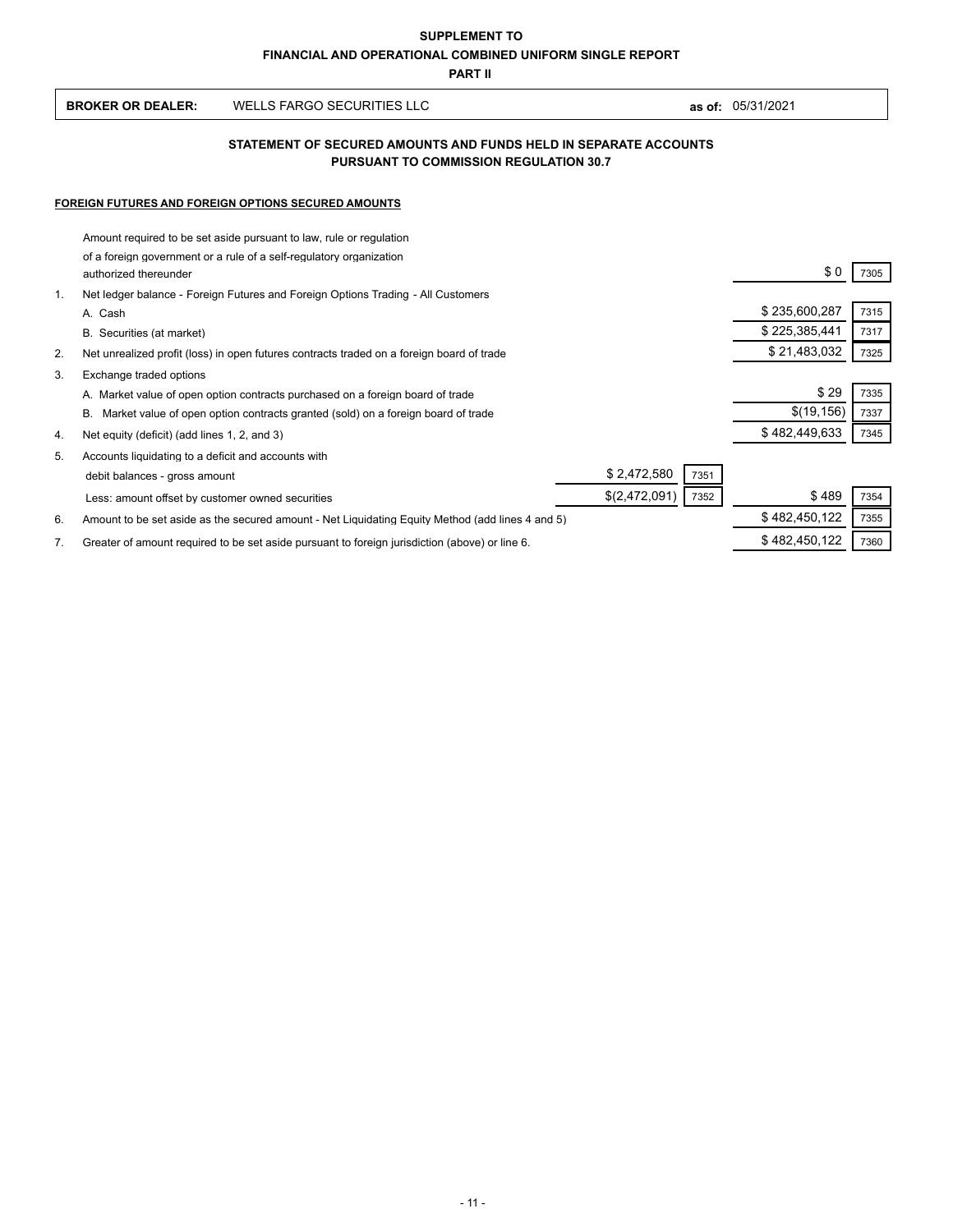# **FINANCIAL AND OPERATIONAL COMBINED UNIFORM SINGLE REPORT SUPPLEMENT TO**

**PART II**

| <b>BROKER OR DEALER:</b>                                                                                   | <b>WELLS FARGO SECURITIES LLC</b>                                               |                |              | as of: 05/31/2021 |      |  |
|------------------------------------------------------------------------------------------------------------|---------------------------------------------------------------------------------|----------------|--------------|-------------------|------|--|
| STATEMENT OF SECURED AMOUNTS AND FUNDS HELD IN SEPARATE ACCOUNTS<br>PURSUANT TO COMMISSION REGULATION 30.7 |                                                                                 |                |              |                   |      |  |
| <b>FUNDS DEPOSITED IN SEPARATE REGULATION 30.7 ACCOUNTS</b>                                                |                                                                                 |                |              |                   |      |  |
| 1. Cash in banks                                                                                           |                                                                                 |                |              |                   |      |  |
| A. Banks located in the United States                                                                      |                                                                                 | \$68,723,388   | 7500         |                   |      |  |
| B. Other banks qualified under Regulation 30.7                                                             |                                                                                 |                |              |                   |      |  |
| Name(s): See Attached                                                                                      | 7510                                                                            | 62,971,541     | 7520         | \$131,694,929     | 7530 |  |
| 2. Securities                                                                                              |                                                                                 |                |              |                   |      |  |
| A. In safekeeping with banks located in the United States                                                  | B. In safekeeping with other banks qualified under Regulation 30.7              | \$120,538,103  | 7540         |                   |      |  |
| Name(s): See Attached                                                                                      | 7550                                                                            | 0              | 7560         | 120,538,103       | 7570 |  |
| 3. Equities with registered futures commission merchants                                                   |                                                                                 |                |              |                   |      |  |
| A. Cash                                                                                                    |                                                                                 | \$68,133,900   | 7580         |                   |      |  |
| <b>B.</b> Securities                                                                                       |                                                                                 | 109,852,260    | 7590         |                   |      |  |
| C. Unrealized gain (loss) on open futures contracts                                                        |                                                                                 | (30,078,123)   | 7600         |                   |      |  |
| D. Value of long option contracts                                                                          |                                                                                 | 29             | 7610         |                   |      |  |
| E. Value of short option contracts                                                                         |                                                                                 | (19, 156)      | 7615         | 147,888,910       | 7620 |  |
| 4. Amounts held by clearing organizations of foreign boards of trade<br>Name(s):                           | 7630                                                                            |                |              |                   |      |  |
| A. Cash                                                                                                    |                                                                                 | \$0<br>0       | 7640         |                   |      |  |
| <b>B.</b> Securities                                                                                       |                                                                                 | 0              | 7650         |                   |      |  |
| C. Amount due to (from) clearing organization - daily variation<br>D. Value of long option contracts       |                                                                                 | 0              | 7660<br>7670 |                   |      |  |
| E. Value of short option contracts                                                                         |                                                                                 | 0              | 7675         | 0                 | 7680 |  |
|                                                                                                            |                                                                                 |                |              |                   |      |  |
| 5. Amounts held by members of foreign boards of trade<br>Name(s): See Attached                             | 7690                                                                            |                |              |                   |      |  |
| A. Cash                                                                                                    |                                                                                 | \$(30,095,584) | 7700         |                   |      |  |
| <b>B.</b> Securities                                                                                       |                                                                                 | 215,132,072    | 7710         |                   |      |  |
| C. Unrealized gain (loss) on open futures contracts                                                        |                                                                                 | 27,500,072     | 7720         |                   |      |  |
| D. Value of long option contracts                                                                          |                                                                                 | 0              | 7730         |                   |      |  |
| E. Value of short option contracts                                                                         |                                                                                 | 0              | 7735         | 212,536,560       | 7740 |  |
| 6. Amounts with other depositories designated by a foreign board of trade<br>Name(s): <b>_</b>             | 7750                                                                            |                |              | 0                 | 7760 |  |
| 7. Segregated funds on hand (describe):                                                                    |                                                                                 |                |              | 0                 | 7765 |  |
| 8. Total funds in separate section 30.7 accounts                                                           |                                                                                 |                |              | \$612,658,502     | 7770 |  |
| Statement Page 1 from Line 8)                                                                              | 9. Excess (deficiency) Set Aside for Secured Amount (subtract line 7 Secured    |                |              | 130,208,380       | 7380 |  |
|                                                                                                            | 10. Management Target Amount for Excess funds in separate section 30.7 accounts |                |              | 40,000,000        | 7780 |  |
| Management Target Amount                                                                                   | 11. Excess (deficiency) funds in separate section 30.7 accounts over (under)    |                |              | 90,208,380        | 7785 |  |